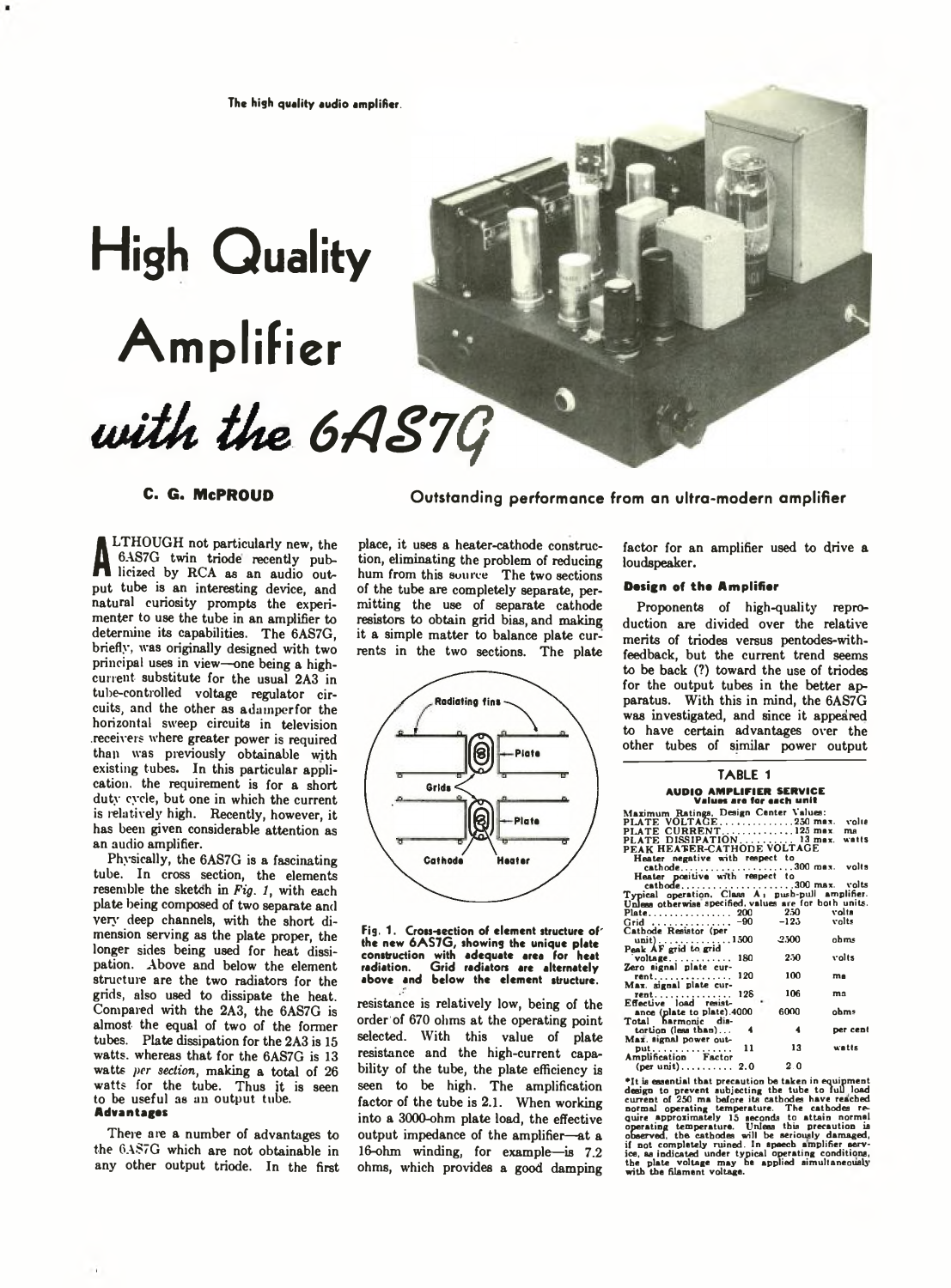capabilities, an amplifier was designed around it. This amplifier was designed on the basis of the highest fidelity of reproduction, and used broadcast quality transformers. It was not intended that any short cuts would be employed, but simply that a good, stable, reliable amplifier should result. The finished . amplifier reasonably well justifies the time spent, since the performance comes up to the expectations.

The values published by RCA for typical operating conditions are shown in *Table 1.* This table indicates that the tube draws a high plate current, requires a high grid bias, and is operated with separate cathode resisters to develop this bias. The high bias also indicates a high signal voltage applied to the grids, which poses somewhat of a problem, as will be discussed later. Under the 200-volt condition, the plate dissipation is 12 watts per unit, which appears to be too

close to the maximum to provide a factor of safety. Therefore, a slightly higher bias voltage was chosen, in order to reduce the plate dissipation to 10 watts, as well as to reduce the plate current through the primary of the transformer to a more reasonable value.

Commencing the design, the output stage is considered first. A study of the typical operating conditions indicates a plate voltage of 200 and a bias of -95 volts, making a total of 300 volts, allowing for a 5-volt drop in the output transformer, which may be a trifle high. However, a supply voltage of 300 is practicable, and the amplifier is designed on that basis.

Using high quality transformers restricts the choice considerably, but two transformers of Audio Development Company manufacture appear to be suitable for this application. The Type 314C output transformer is equipped with a

primary for 3,000 or 5,000 ohms, and with secondary impedances of 600, 150, 16, 8, 4 and 2 ohms, which provides sufficient versatility for most uses. Since the 6AS7G should be operated with a relatively low resistance in the grid circuit for optimum performance, the coupling to the preceding stage should preferably be a transformer. Another reason for the use of a transformer is that it is difficult to obtain sufficient voltage swing from any existing tube in a resistance-coupled circuit unless the grid resistor is made large. Reference to tables in the tube handbook indicate that a 6AU6 would provide adequate grid swing as a resistance-coupled driver, but it seems rather ludicrous to employ two miniature tubes to drive a combined output tube. Furthermore, the added complication of a phase inverter is avoided by using a transformer.

Since some voltage step-up is desired



Fig. 2. Schematic of 6AS7G amplifier, showing provision for furnishing plate and filament power to external pre-amplifier.

- 
- 
- 
- $C_1$ —0.1  $\mu f$ , 600-volt, tubular<br>C<sub>8</sub>—0.1  $\mu f$ , 600-volt, Aerovox 618B<br>C<sub>8</sub>—100  $\mu f$ , 25-volt, CD UP4AJ23<br>C<sub>6</sub>—2.0  $\mu f$ , 600-volt, CD UP4AJ23<br>C<sub>1</sub>, C<sub>4</sub>—40-40  $\mu f$ , 150-volt, CD UP4045<br>C<sub>19</sub>—10  $\mu f$ , 450 volt, CD B
- 
- 
- -input jack, Amphenol 80C
- Ji—600-ohm output jack, Amphenol 80PC 2F
- J<sub>4</sub>-8-ohm output jack, Amphenol 80PC2F
- L,, Li—7.0 H, 140 ma choke, Stancor C-1421
- 
- 
- 
- 
- 
- 
- R<sub>i</sub>, -0.5 meg. volume control, IRC D13-133<br>R<sub>i</sub>, R<sub>i</sub>, -0.01 mms, 1 watt<br>R<sub>i</sub>, R<sub>i</sub>, -0.1 meg, 1 watt<br>R<sub>i</sub>, -1,800 ohms, 1 watt<br>R<sub>i</sub>, -0.27 meg 1 watt<br>R<sub>i</sub>, R<sub>i</sub>, -1,250 ohms, Ohnite 10 W. Brown Devil
- $R_{10}$ —500-ohm wirewound potentiometer

 $R_{11}$ —12,000 ohms, 2 watts

- R<sub>14</sub>—30,000 ohms, Ohmite 10 W, Brown<br>Devil
- $R_{11}$  27,000 ohms, 1 watt
- T i—Audio Development Co. 214H, 10,000/ , 80,000 interstage
- -Audio Development Co. 314C, 3,000-5,000/600-16-4, output
- $T_1$ —400/0/400 at 200 ma; 5 v at 4 amps; 6.3 v at 5.5 amps, Stancor P-6165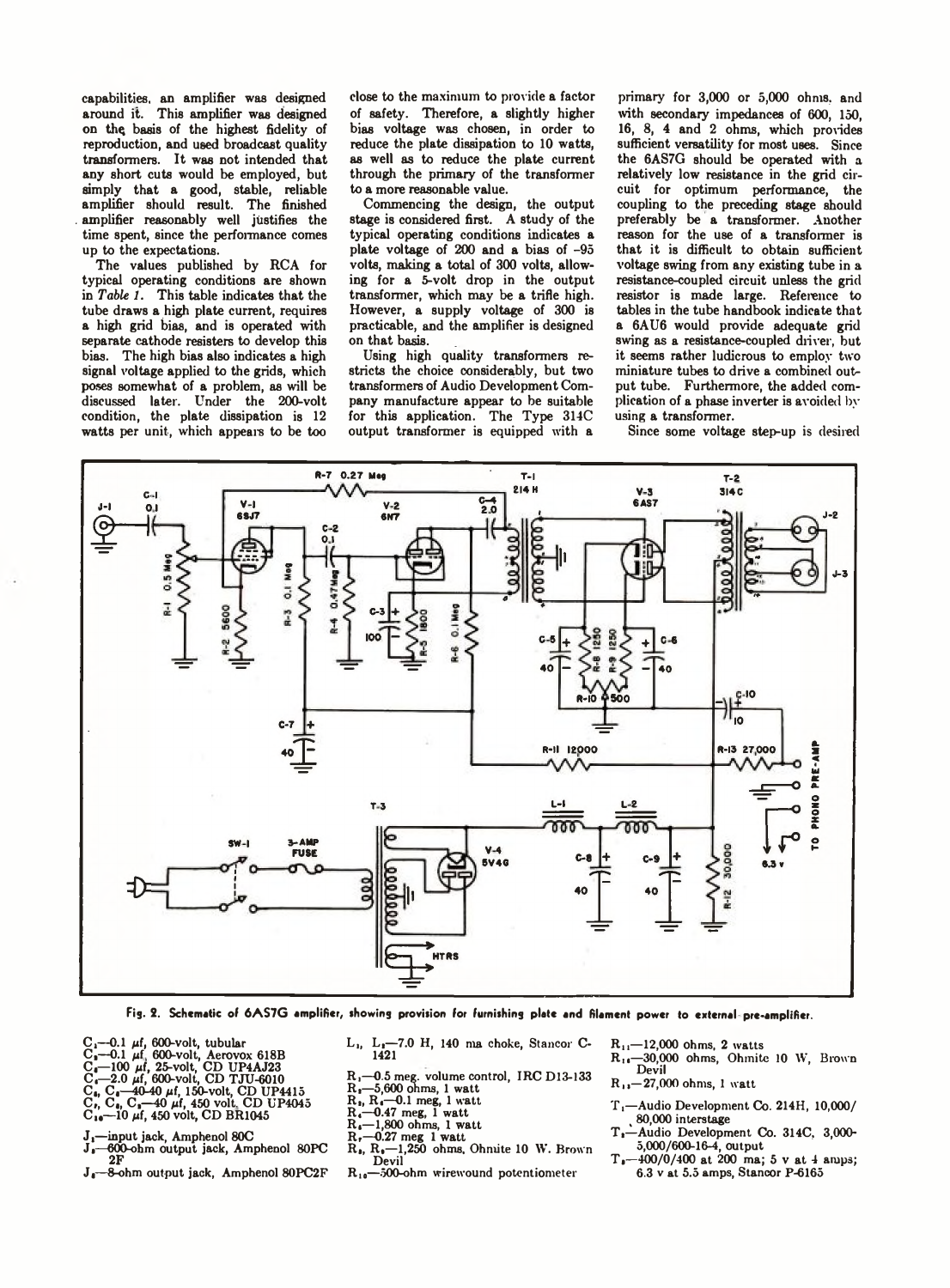

Fig. 3. Top view of amplifier, showing placement of parts. Note simplicity of arrangement. Capacitor above interstage transformer is C,, used in shunt feed circuit. Note use of inverted can capacitor for coupling between 6SJ7 and 6N7, shown directly above the two tubes.

from the interstage transformer, the 214H was selected. This transformer has an impedance ratio of 10,000 to 80,000, resulting in a voltage gain of 2.83. The peak grid-to-grid swing is—with the bias chosen— 190 volts, or an rms suing of 138 volts. This requires a signal at the plate of the driver tube of 138/2.83, oi 49 volts, a value which is readily obtainable from triodes of the 6J5 type. However, an equal amount is obtainable from the 6N7 with ease, and with approximately twice the voltage gain in the tube. The 6N7, with the two sections in parallel, is often used as a driver tube since it is capable of furnishing rather a large amount of power. Although the 6AS7G is operating strictly Class A, some power is to be dissipated in the feedback circuit, used to improve the characteristics of the driver, which is the hardest-worked tube in this combination.

Relatively little total gain was required from the amplifier, so it was considered suitable to use a triode as the first stage. In order that the gain could be increased readily by the simple change to a pentode connection, the 6SJ7 was selected. With this tube lineup, the total gain of the amplifier, without any feedback, was calculated at 68 db. Planning on 20 db of feedback, a net gain of 48 would result, which is still more than sufficient for a "main" amplifier.

### Power Supply

The power supply is conventional, using a choke input and two sections for adequate hum filtering. One of the

requirements of the 6AS7G is that the plate voltage should not be applied until the cathodes have attained normal operating temperature. This requirement is waived in speech amplifier service where the bias is obtained from cathode resistors, but since it is of some importance in certain applications, it is considered desirable to limit the application of the plate voltage to some extent by using a 5V4G as the rectifier tube. This tube may be operated with up to 500 volts on each plate for choke-input filters, and is eminently suitable for this purpose.

Desiring an amplifier suitable for continuous operation with adequate reserve to keep heating to a minimum, the power transformer selected is designed to furnish 200 ma at 400 volts each side of center tap, 5 volts at 4 amps for the rectifier heater, and 6.3 volts at 5.5 amps for the amplifier heaters. The 5V4G requires but 2 amps, and the tube complement of the amplifier draws 3.6 amps, which means that the entire power supply is "coasting."

## **Balancing Plate Currents**

Returning to the output stage, some provision is desired for balancing the plate currents of the two sections of the 6AS7G, so instead of using separate resistors of equal value, each being 1500 ohms, it was decided to employ two 1250 ohm resistors, connecting to the ends of a 500-ohm potentiometer with the arm grounded. This arrangement provides sufficient control to balance the plate currents. Each cathode is by-passed with a  $40 - \mu f$ , 150-volt electrolytic capacitor, a dual unit being used to conserve space.

The plate load resistor for the 6N7 is 0.1 meg, being coupled to the primary of the interstage transformer by a  $2.0-\mu f$ 600-volt oil-filled capacitor. At this same point the feedback resistor is connected, providing the isolation for both circuits with the same capacitor. The